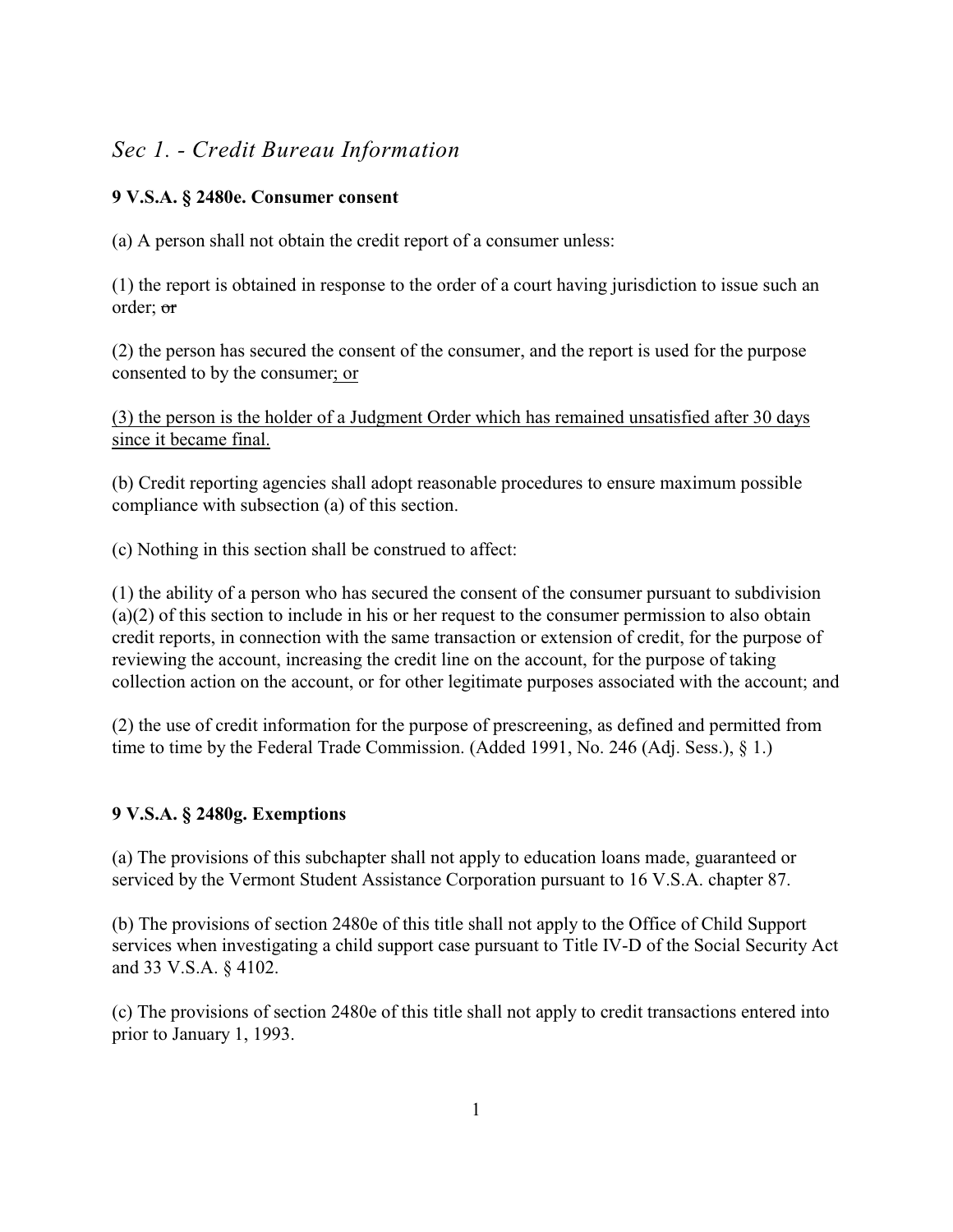(d) The provisions of section 2480e of this title shall not apply to the Department of Taxes, its agents or assigns:

(1) where the Department has reason to believe that the taxpayer is liable for delinquent taxes, and the Department is seeking the taxpayer's credit report in furtherance of the investigation or collection of such delinquent taxes; or

(2) where the Department is seeking the taxpayer's credit report in furtherance of the collection of a debt owed by the taxpayer to the State of Vermont.

(e) The provisions of section 2480e of this title shall not apply to a creditor with a legal claim against a consumer who accesses that consumer's FICO credit score only (no tradeline information) for the purpose of determining whether to take legal action on a claim against the consumer.

# *Sec 2. Extending time to renew Judgment Orders*

## **12 V.S.A. § 506. Judgments**

Actions on judgments and actions for the renewal or revival of judgments shall be brought by filing a new and independent action on the judgment within eight twelve years after the rendition of the judgment, and not after.

## **12 V.S.A. § 2903. Duration and effectiveness**

(a) A judgment lien shall be effective for eight twelve years from the issuance of a final judgment on which it is based except that an action to foreclose the judgment lien during the eight twelve -year period shall extend the period until the termination of the foreclosure suit if a copy of the complaint is filed in the land records on or before eight twelve years from the issuance of the final judgment.

(b) A judgment which is renewed or revived pursuant to section 506 of this title shall constitute a lien on real property for eight twelve years from the issuance of the renewed or revived judgment if recorded in accordance with this chapter. The renewed or revived judgment shall relate back to the date on which the original lien was first recorded if a copy of the complaint to renew the judgment was recorded in the land records where the property lies within eight twelve years after the rendition of the judgment, and the renewed or revived judgment is subsequently recorded in accordance with this chapter.

(c) Interest on a judgment lien shall accrue at the rate of 12 percent per annum.

(d) If a judgment lien is not satisfied within 30 days of recording, it may be foreclosed and redeemed as provided in this title and V.R.C.P. 80.1. Unless the court finds that as of the date of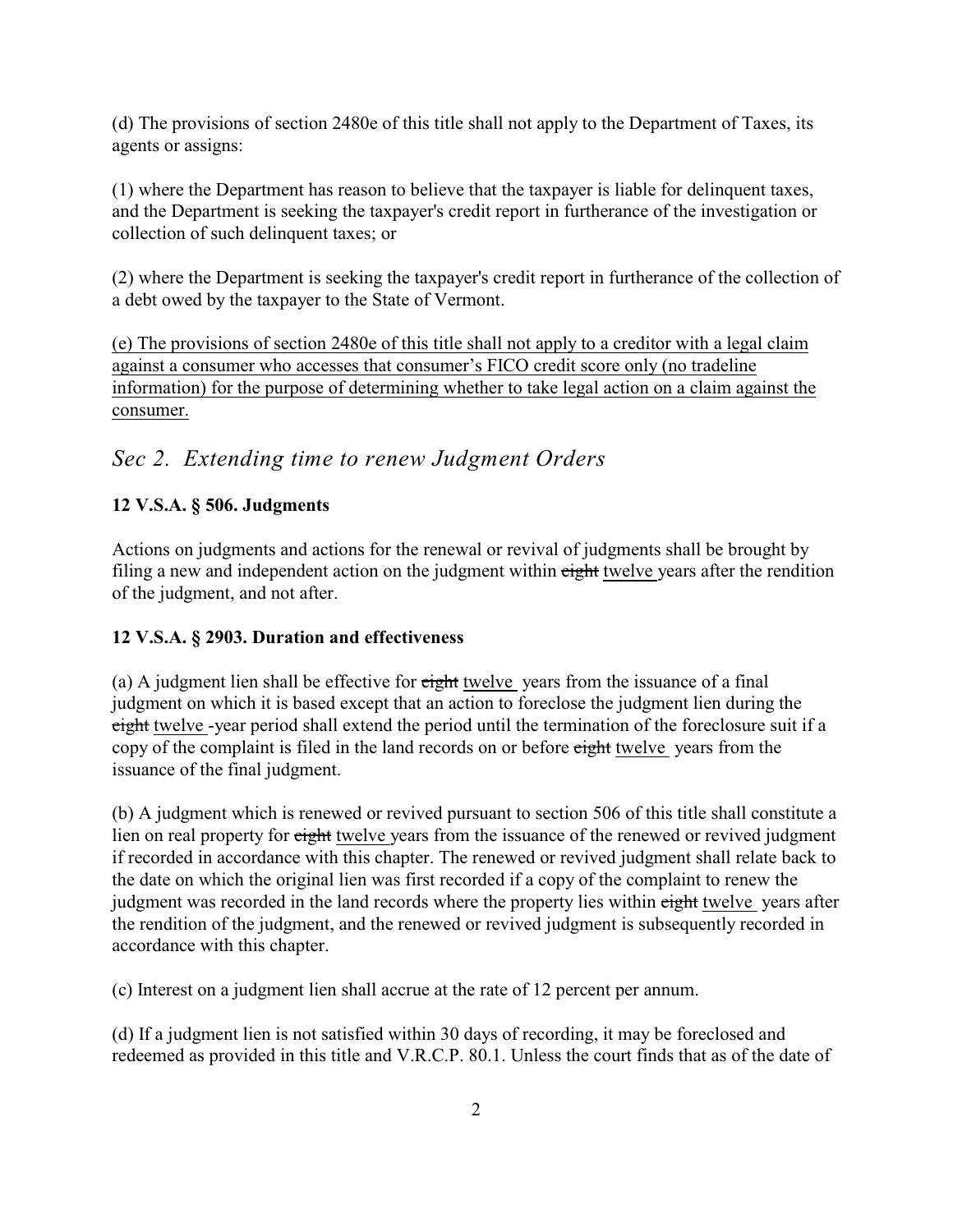foreclosure the amount of the outstanding debt exceeds the value of the real property being foreclosed, section 4531 of this title shall apply to foreclosure of a judgment lien.

# *Sec. 3. Removing Writ of Execution Requirement for Trustee Process*

## **12 V.S.A. § 2732. Goods, effects, and credits held by third person**

On request of the judgment creditor, the clerk of the court granting judgment shall issue to the officer holding the execution a summons as trustee to a third person having in his hands goods, effects, or credits, other than earnings, of the debtor that have not previously been attached on trustee process in connection with the action. The summons shall be in such form as the supreme court may by rule provide for a summons to a trustee in connection with the commencement of an action and shall state the date and amount of the judgment. The summons shall be served by the officer upon the trustee in like manner and with the same effect as mesne process. A copy of the summons shall be served upon the judgment debtor with the officer's endorsement thereon of the date of service upon the trustee. After service of the summons, proceedings shall be had as provided by law and by rule promulgated by the supreme court for trustee process in connection with the commencement of an action.

# *Sec. 4. Default Motions for Wage Garnishment*

### **§ 3168. Motion for issuance of trustee process; scheduling and notice of hearing**

(a) Whenever a judgment debtor has neglected or refused to pay or make reasonable arrangements to pay a money judgment in any civil action, the judgment creditor may move the court which rendered the judgment to issue trustee process against the earnings of the judgment debtor. The motion shall describe in detail the grounds for requesting issuance of trustee process, the amount of judgment alleged to be unpaid and the source of earnings of the judgment debtor.

(b) Upon receipt of the motion of the judgment creditor, the court shall give notice thereof to the trustee and to the judgment debtor as provided by Rule 4.2 of the Rules of Civil Procedure and shall hold a hearing on the motion.

(c) In the event the Court schedules the hearing on the judgment creditor's motion more than 30 days after the scheduling notice, the judgment creditor may file a proposed withholding order, which is in compliance with section 3170(b) of this title, no less than 20 days prior to the hearing date along with a written notice to the judgment debtor that unless they submit a written request no less than 5 days prior to the scheduled hearing date that the hearing be held as scheduled, the hearing shall be cancelled and the proposed order issued without a hearing. If the judgment debtor does not file a request for hearing, the scheduled hearing shall be cancelled and the proposed withholding order approved.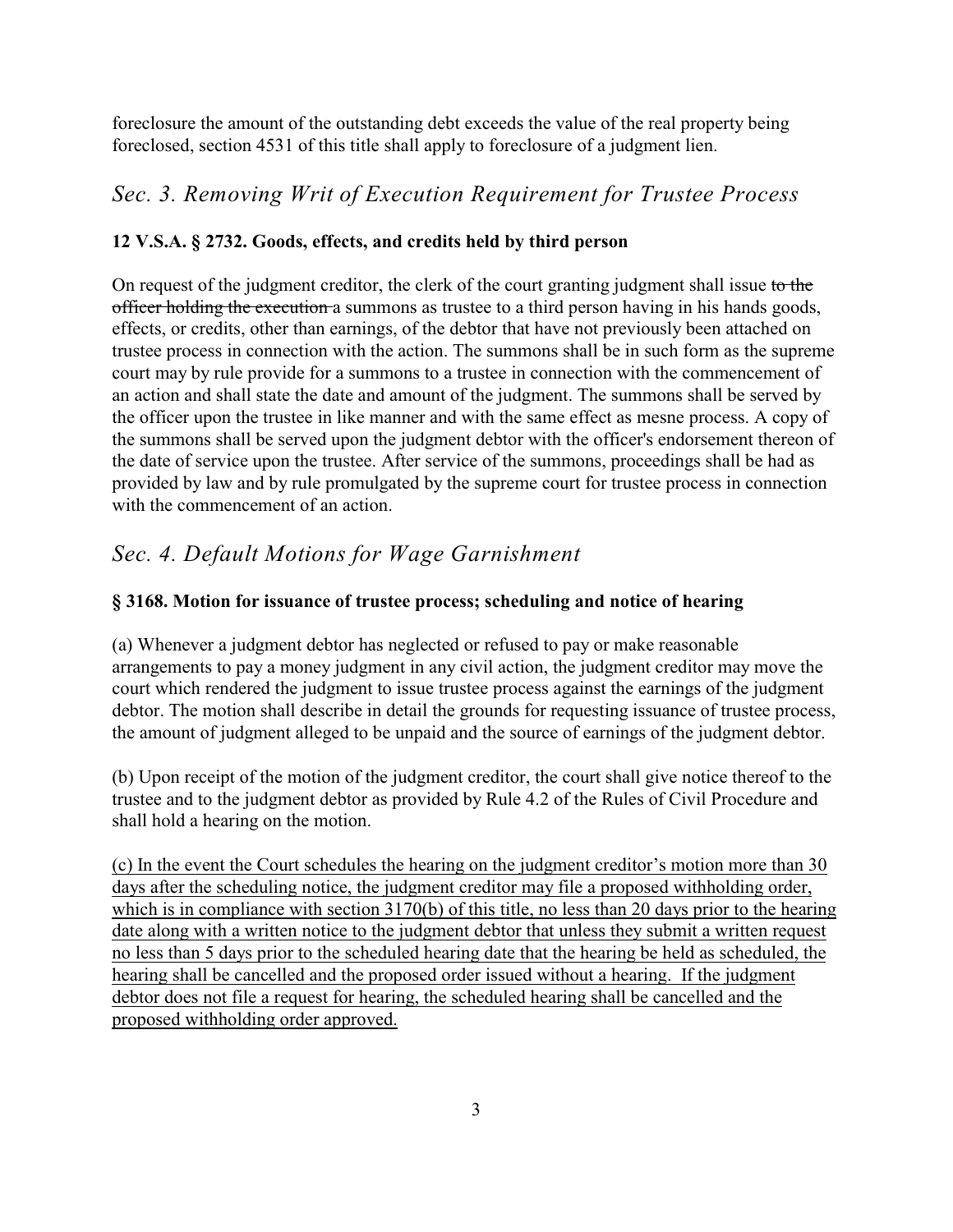# *Sec. 5. Discovery of Report of first hire*

#### **§ 1314. Reports and records; separation information; determination of eligibility; failure to report employment information; disclosure of information to other state agencies to investigate misclassification or miscoding**

(a) The Commissioner may require any employing unit to keep such true and accurate records and make such reports covering persons employed by it respecting employment, wages, hours, unemployment, and related matters as the Commissioner deems reasonably necessary for the effective administration of this chapter. Such records shall be open to inspection and subject to being copied by the Commissioner or his or her authorized representatives at any reasonable time and as often as may be necessary.

(b) On request of the Commissioner, an employing unit shall report, within 10 days of the mailing or personal delivery of the request, employment and separation information with respect to a claimant and the wages paid to a claimant.

(c) If an employing unit fails to comply adequately with the provisions of subsection (b) of this section and section 1314a of this title, the Commissioner shall determine the benefit rights of a claimant upon such information as is available. Prompt notice in writing of the determination shall be given to the employing unit. The determination shall be final with respect to a noncomplying employer as to any charges against its experience-rating record for benefits paid to the claimant before the week following the receipt of the employing unit's reply. The employing unit's experience rating record shall not be relieved of these charges, notwithstanding any other provision of this chapter, unless the Commissioner determines that failure to comply was due to unavoidable accident or mistake.

(d)(1) Except as otherwise provided in this chapter, information obtained from any employing unit or individual in the administration of this chapter, and determinations as to the benefit rights of any individual shall be held confidential and shall not be disclosed or open to public inspection in any manner revealing the individual's or employing unit's identity, nor be admissible in evidence in any action or proceeding other than one arising out of this chapter, or to support or facilitate an investigation by a public agency identified in subdivision (e)(1) of this section.

(2) An individual or his or her duly authorized agent may be supplied with information from those records to the extent necessary for the proper presentation of his or her claims for benefits or to inform him or her of his or her existing or prospective rights to benefits; an employing unit may be furnished with such information as may be deemed proper, within the discretion of the Commissioner, to enable it to fully discharge its obligations and safeguard its rights under this chapter.

(3) Automatic data processing services and systems and programming services within the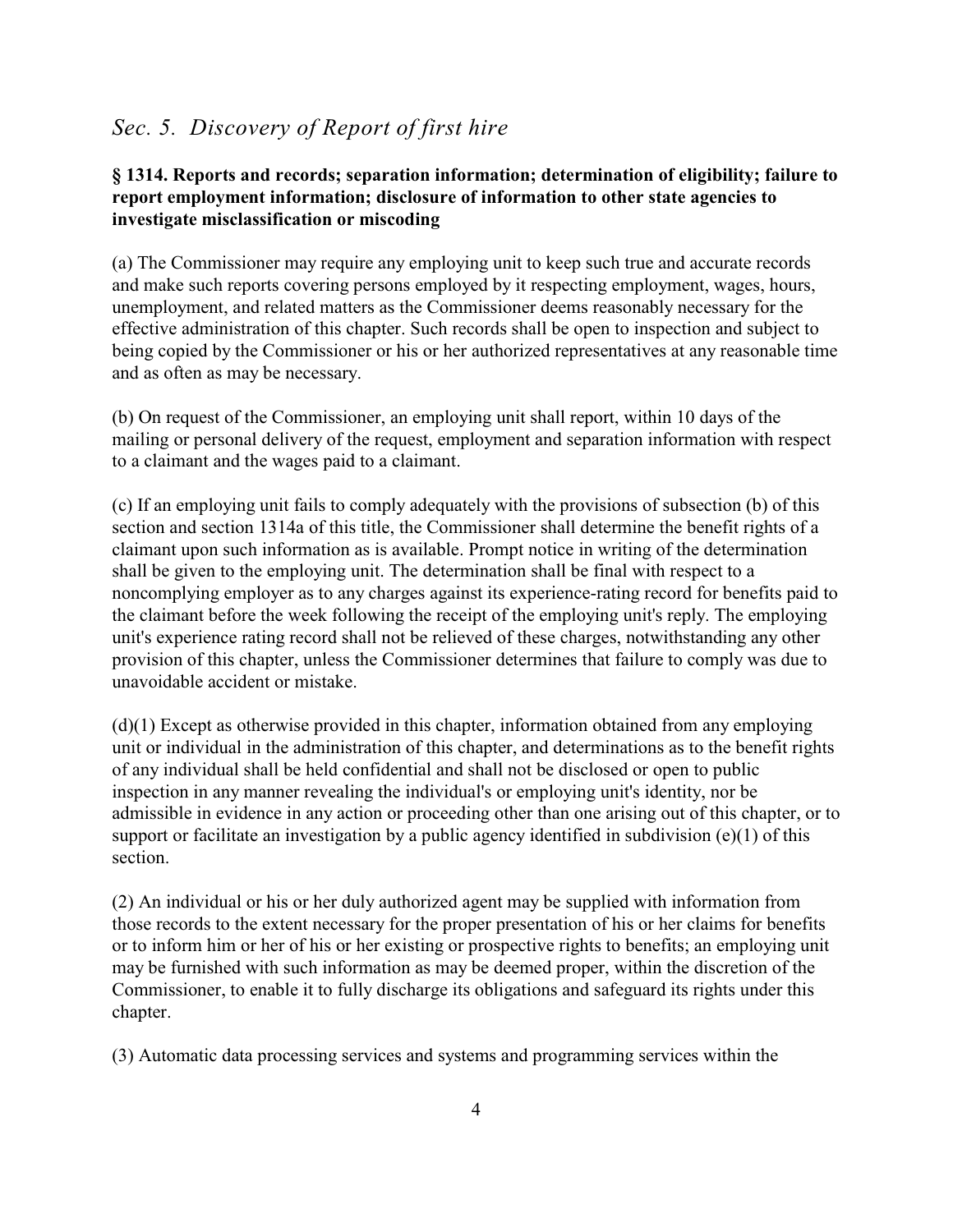Department of Labor shall be the responsibility and under the direct control of the Commissioner in the administration of this chapter and chapter 15 of this title.

(4) Notwithstanding the provisions in subdivision (3) of this section, the Department of Labor shall, at the request of the Agency of Administration, perform such services for other departments and agencies of the State as are within the capacity of its data processing equipment and personnel, provided that such services can be accomplished without undue interference with the designated work of the Department of Labor.

(e)(1) Subject to such restrictions as the Board may by regulation prescribe, information from unemployment insurance records may be made available to any public officer or public agency of this or any other state or the federal government dealing with the administration or regulation of relief, public assistance, unemployment compensation, a system of public employment offices, wages and hours of employment, workers' compensation, misclassification or miscoding of workers, occupational safety and health, or a public works program for purposes appropriate to the necessary operation of those offices or agencies. The Commissioner may also make information available to colleges, universities, and public agencies of the State for use in connection with research projects of a public service nature, and to the Vermont Economic Progress Council with regard to the administration of 32 V.S.A. chapter 151, subchapter 11E; but no person associated with those institutions or agencies may disclose that information in any manner that would reveal the identity of any individual or employing unit from or concerning whom the information was obtained by Commissioner.

(A) The Department of Labor shall participate in the income and eligibility verification procedures under the Deficit Reduction Act of 1984, Pub. L. No. 98-369, which provides for the exchange of information among state agencies administering programs funded with federal monies provided under the Temporary Assistance for Needy Families (TANF) block grant, Medicaid, Supplemental Nutrition Assistance Program (SNAP), SSI, Unemployment Compensation, and any other state program under a plan approved under Title I, X, XIV, or XVI of the Social Security Act.

(B) The Department of Labor is designated as the Vermont agency for the collection of wage records on workers covered under this chapter, as required by the Deficit Reduction Act of 1984, Pub. L. No. 98-369.

(2)(A)(i) The Department of Labor shall disclose, upon request, to officers or employees of any state or local child support enforcement agency any wage information or other information material to the location of an individual, the individual's assets, or the individual's place of employment or other source of income contained in the Department's unemployment compensation claim records with respect to an identified individual which is contained in those records.

(ii) The term "state or local child support enforcement agency" means any agency of a state or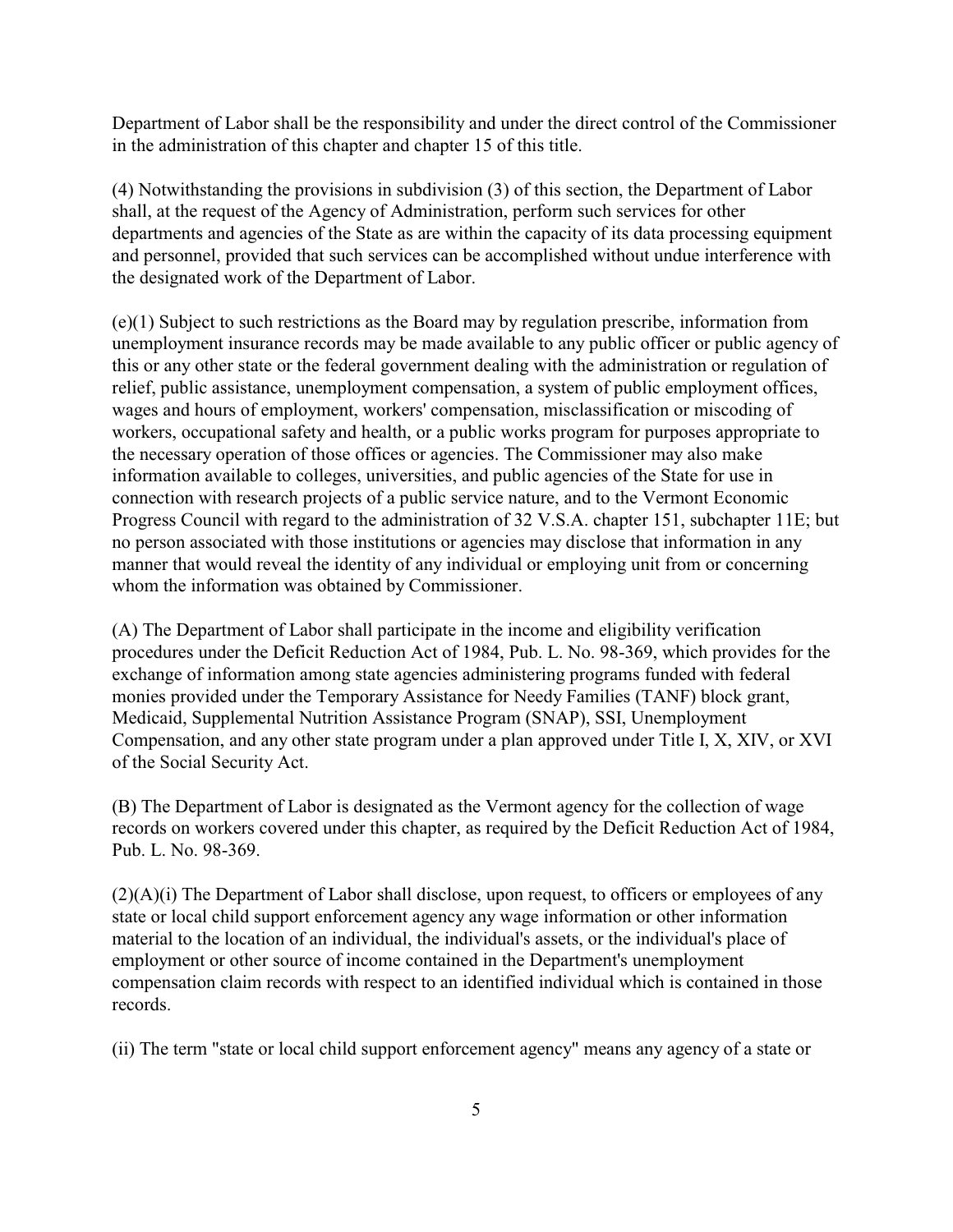political subdivision thereof operating pursuant to a plan described in Section 454 of the Social Security Act, which has been approved by the Secretary of Health and Human Services under part D, Title IV of the Social Security Act.

(B) The requesting agency shall agree that information provided under this subsection is to be used only for the following purposes:

(i) establishing and collecting child support obligations from, and locating, individuals owing such obligations which are being enforced pursuant to a plan described in Section 454 of the Social Security Act that has been approved by the Secretary of Health and Human Services under part D, Title IV of the Social Security Act; and

(ii) establishing parentage and expediting procedures relating to establishing parentage pursuant to Section  $466(c)(1)$  of the Social Security Act as added by Section  $325(a)(2)$  of the Personal Responsibility and Work Opportunity Reconciliation Act of 1996 Pub. L. 104-193).

(3)(A) The Department of Labor shall disclose, upon request, to officers and employees of the U.S. Department of Agriculture and any state agency, with respect to an identified individual, any of the following information which is contained in its records:

(i) wage information;

(ii) whether the individual is receiving, has received, or has made application for unemployment compensation and the amount of any compensation being received or to be received by such individual;

(iii) the current or most recent home address of the individual; and

(iv) whether the individual has refused an offer of employment, and if so, a description of the employment offered and the terms, conditions, and rate of pay therefor.

(B) The term "state agency" means any agency described in 7 U.S.C. § 2012(s) which administers the Supplemental Nutrition Assistance Program established under that act.

(C) The requesting agency shall agree that such information shall be used only for purposes of determining the applicant's eligibility for benefits, or the amount of benefits, under the Supplemental Nutrition Assistance Program established under 7 U.S.C. chapter 51.

(D) The information shall not be released unless the requesting agency agrees to reimburse the costs involved for furnishing such information.

(E) In addition to the requirements of this subdivision, all other requirements with respect to confidentiality of information obtained in the administration of this chapter and the sanctions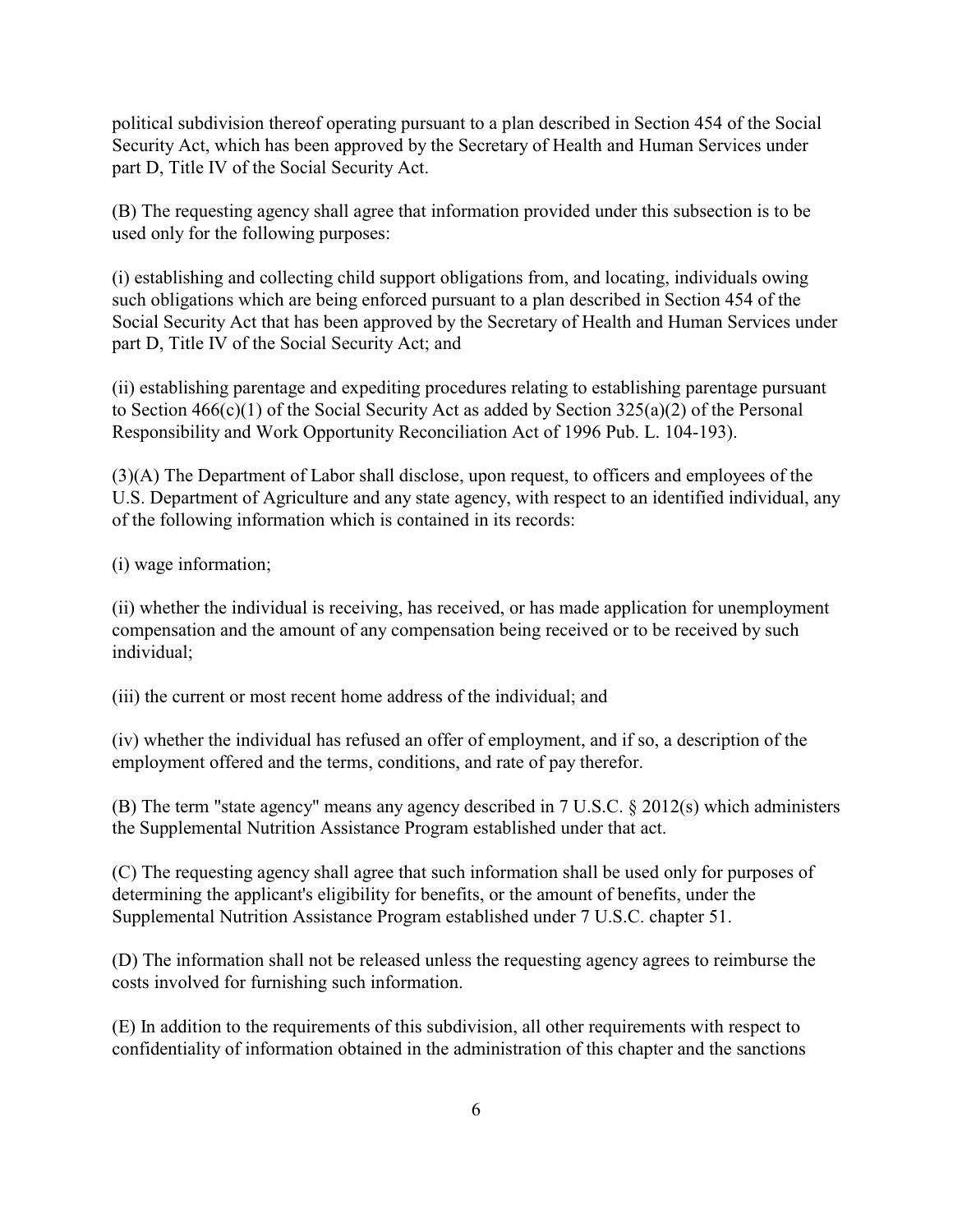imposed for improper disclosure of information obtained in the administration of this chapter shall apply to the use of such information by the officers and employees of any state agency or the U.S. Department of Agriculture.

 $(4)(A)(i)$  The Department of Labor shall disclose, upon request, to officers or employees of any State or local agency charged with administering AFDC, any wage information with respect to an identified individual which is contained in its records, which is necessary for the purpose of determining an individual's eligibility for aid or services or the amount of such aid or services to needy families with children.

(ii) The term "State or local agency charged with administering AFDC" means any such agency administering a plan approved under part A of Title IV of the Social Security Act.

(B) The information requested shall not be released unless the requesting AFDC agency agrees to reimburse the Department of Labor for the costs involved in furnishing such information.

(C) The requesting agency shall agree that the requested information shall be used only for the purposes authorized in subdivision (e)(4)(A) of this section.

(5)(A) The Department of Labor shall disclose to officers or employees of the Federal Parent Locator Service (FPLS) or National New Hire Directory any employment, wage, and unemployment compensation claim information contained in its claim records which may be useful in locating an absent parent or the parent's employer solely for purposes of administering the child support enforcement provisions of Title IV of the Social Security Act.

(B) The requesting Federal Parent Locator Service shall agree that the requested information shall be used only for purposes authorized in section 303(h)(1) of the Social Security Act.

(C) The information requested shall not be released unless the requesting Federal Parent Locator Service agrees to reimburse the Department of Labor for the costs involved in furnishing the requested information.

(6)(A) The Department of Labor shall disclose, upon request, to officers or employees of the Department of Housing and Urban Development (HUD) and to representatives of a public housing agency any wage information and unemployment compensation benefit information which is contained in its records with respect to an identified individual applying for or participating in any housing assistance program administered by HUD which is necessary for the purposes of determining the individual's eligibility for benefits or the amount of benefits under a HUD housing assistance program. For the purposes of this subdivision, the term "public housing agency" means any agency described in section 3(b)(6) of the U.S. Housing Act of 1937 which is authorized to engage in or assist in the development or operation of low income housing.

(B) HUD or the requesting public housing agency shall agree that the requested information shall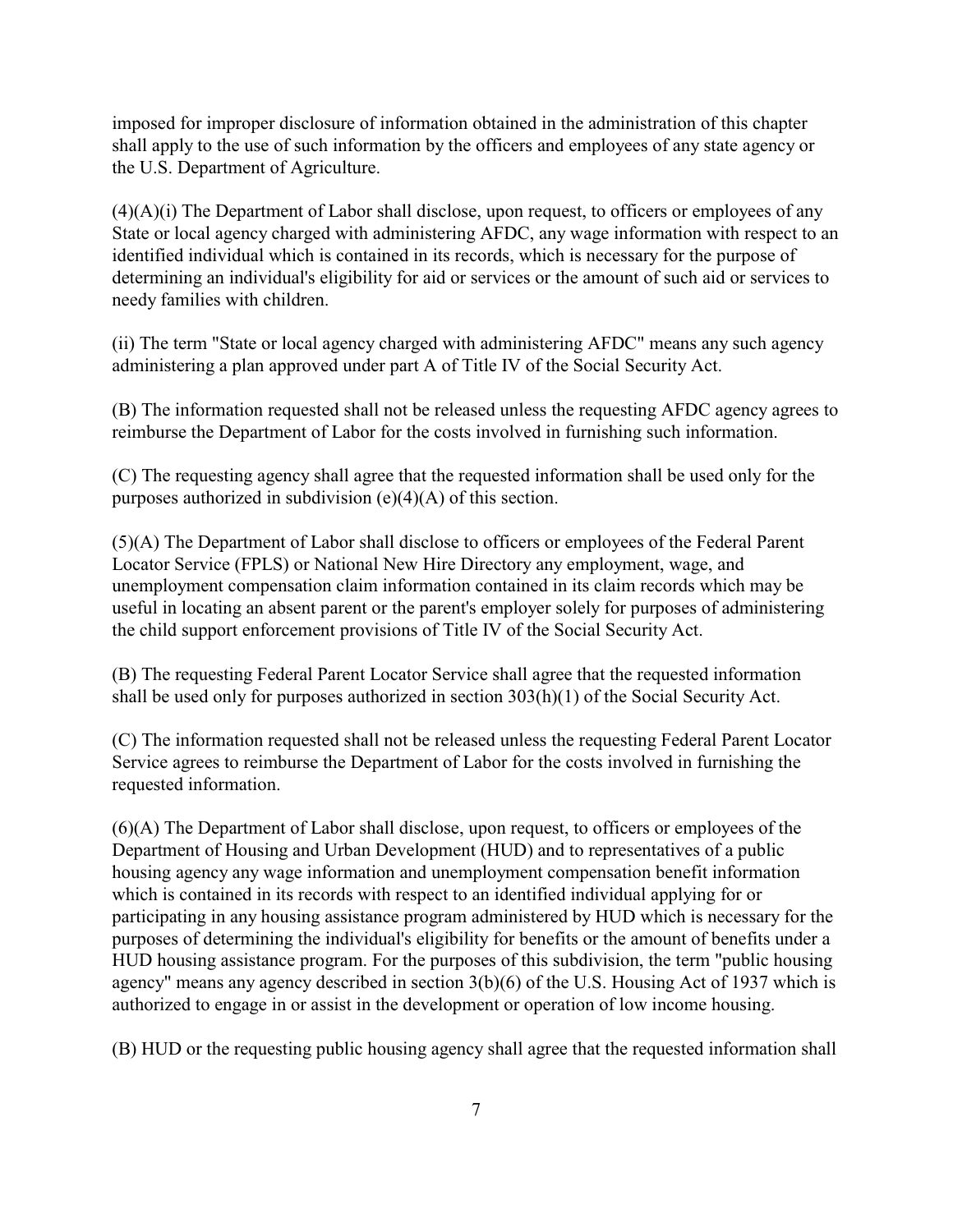be used only for purposes of determining individual's eligibility for benefits or the amount of benefits under a HUD housing assistance program and that it will comply with the provisions of 20 C.F.R. section 603.7 and the limitations on the use of the information set forth in section 904(c)(2) of P.L. 100-628.

(C) The information requested shall not be released unless the individual about whom the requested information relates has signed a consent form, approved by the secretary of HUD, which permits the release of the requested information.

(D) The information requested shall not be released unless HUD or the requested public housing agency agrees to reimburse the Department of Labor for the costs involved in furnishing the requested information.

(7)(A) The Department of Labor shall disclose, upon request, to officers and employees of the Vermont Center for Crime Victim Services, with respect to an identified individual, the name and address of the individual's employer.

(B) The Center and the Department shall develop an agreement that complies with 20 C.F.R. § 603.6, and the Center shall comply with the confidentiality requirements of 20 C.F.R. § 603.7.

(8)(A) The Department of Labor shall disclose, upon request, to the judgment creditor or their attorney of a final judgment that has remained unsatisfied after 30 days, with respect to the judgment debtor individual, the name and address of the individual's employer.

(B) The request for the judgment debtor's information must include the individual's social security number and the judgment creditor must comply with the confidentiality requirements of 20 C.F.R. § 603.7.

(f) Nothing contained in this section shall be deemed to interfere with the disclosure of certain information obtained under this chapter as provided in sections 1315, 1316, and 1317 of this title or to interfere with disclosure to the Internal Revenue Service of the U.S. Department of the Treasury or to any state for purposes of the Federal Unemployment Tax Act or for the purposes of taxation of unemployment compensation benefits paid to individuals by this Department. Information may be exchanged with the Vermont Department of Taxes for the purpose of establishing liability of employers for unemployment compensation purposes or identifying employers affected by Vermont tax laws. Information reported to the Department of Labor may be provided to the Vermont Department of Taxes for the purposes of assessment and collection of Vermont taxes, including identifying nonfilers of the State tax, locating and identifying persons in debt to the Department of Taxes; and verifying eligibility for tax credits, tax adjustments, or other tax benefits.

(g) All written, or oral reports, or other communications, from an employer or his or her workers to each other, or to the Commissioner or any of his or her agents, representatives, or employees,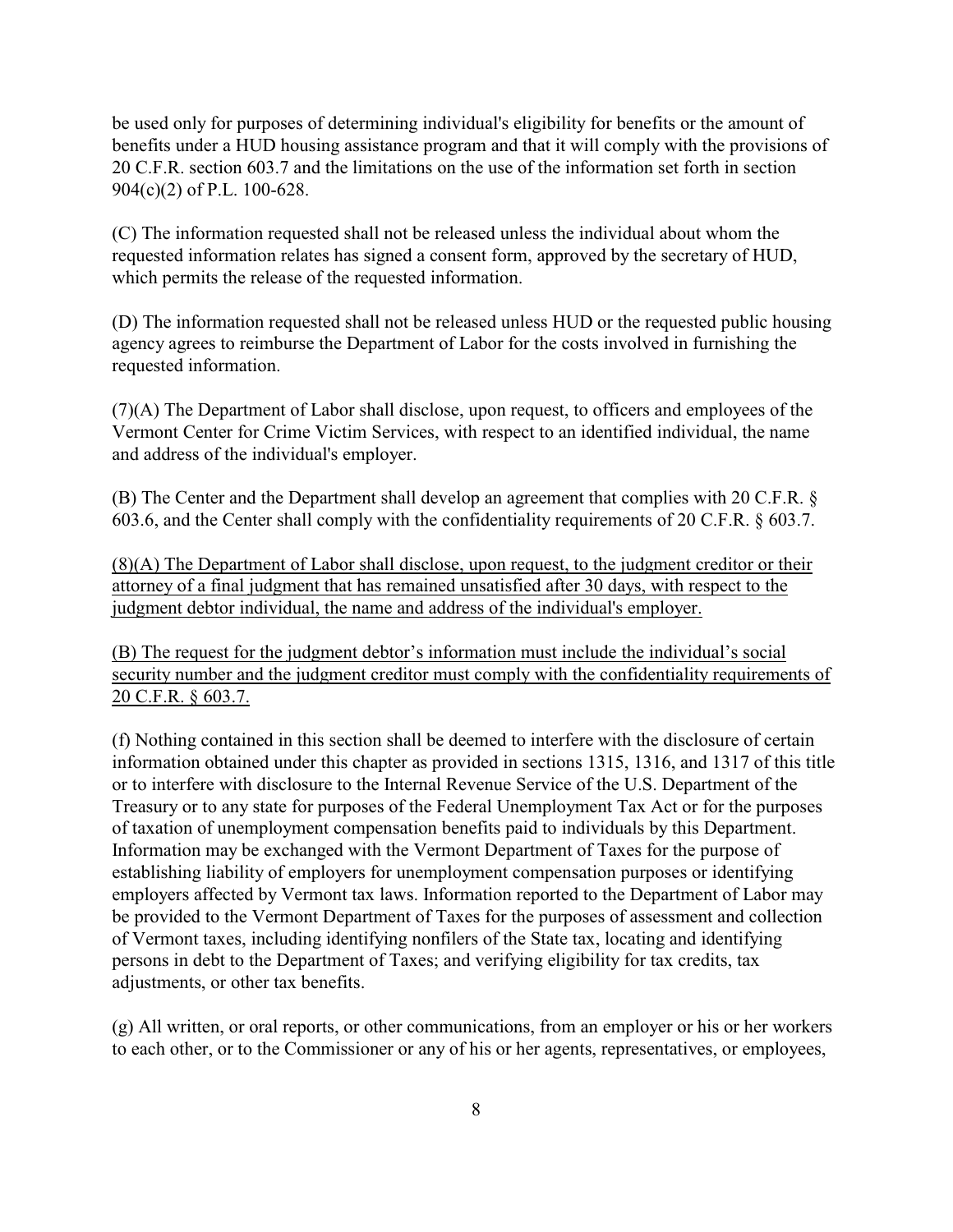made in connection with the requirements and administration of this chapter or the regulations thereunder, shall be absolutely privileged and shall not be made the subject matter or basis for any suit for slander or libel in any court of this State, unless they are false in fact and malicious in intent.

(h) Any employing unit that fails to report employment and separation information with respect to a claimant and wages paid to a claimant required under subsection (b) of this section shall be subject to a penalty of \$100.00 for each report not received by the prescribed due date, which penalty shall be collected in the manner provided for the collection of contributions in section 1329 of this title and shall be paid into the contingent fund provided in section 1365 of this title. If the employing unit demonstrates that its failure was due to a reasonable cause, the Commissioner may waive the penalty.

## *Sec 6. Tax Refund Intercept*

#### **32 V.S.A. § 5932. Definitions**

As used in this chapter:

(1) (A) "Claimant agency" means any unit of State government, including agencies, departments, boards, commissions, authorities or public corporations, including the Vermont Student Assistance Corporation and a collection agency under contract with the Court Administrator pursuant to 4 V.S.A. § 1109(d) or 13 V.S.A. § 7171. Notwithstanding the foregoing, the Department of Taxes shall not be considered a claimant agency and shall not be subject to the limitations contained in this chapter when it applies a refund to the outstanding Vermont State tax liability of a taxpayer, including a taxpayer's liability for interest, penalties and fees.

(B) "Claimant agency" shall also mean a judgment creditor of a final judgment which has remained unsatisfied for at least 30 days, who has submitted a request for intercept by no later than the first day of December preceding the issuance of a Refund, which includes a copy of the Judgment Order in compliance with the certification requirements of 12 V.S.A. §2904, the judgment debtor's social security or federal tax identification number, and an affidavit detailing the total amount due as of the date of filing.

(2) "Debtor" means any individual owing a debt to a claimant agency, or owing any support debt that may be collected by the Department for Children and Families.

(3) "Nondebtor spouse" means any individual who is not a debtor, but has filed a joint income tax return or claim under chapter 154 of this title with a debtor.

(4) "Debt" means any obligation to pay a sum of money to a claimant agency, the amount of which is fixed by agreement between the debtor and the claimant agency or by operation of law.